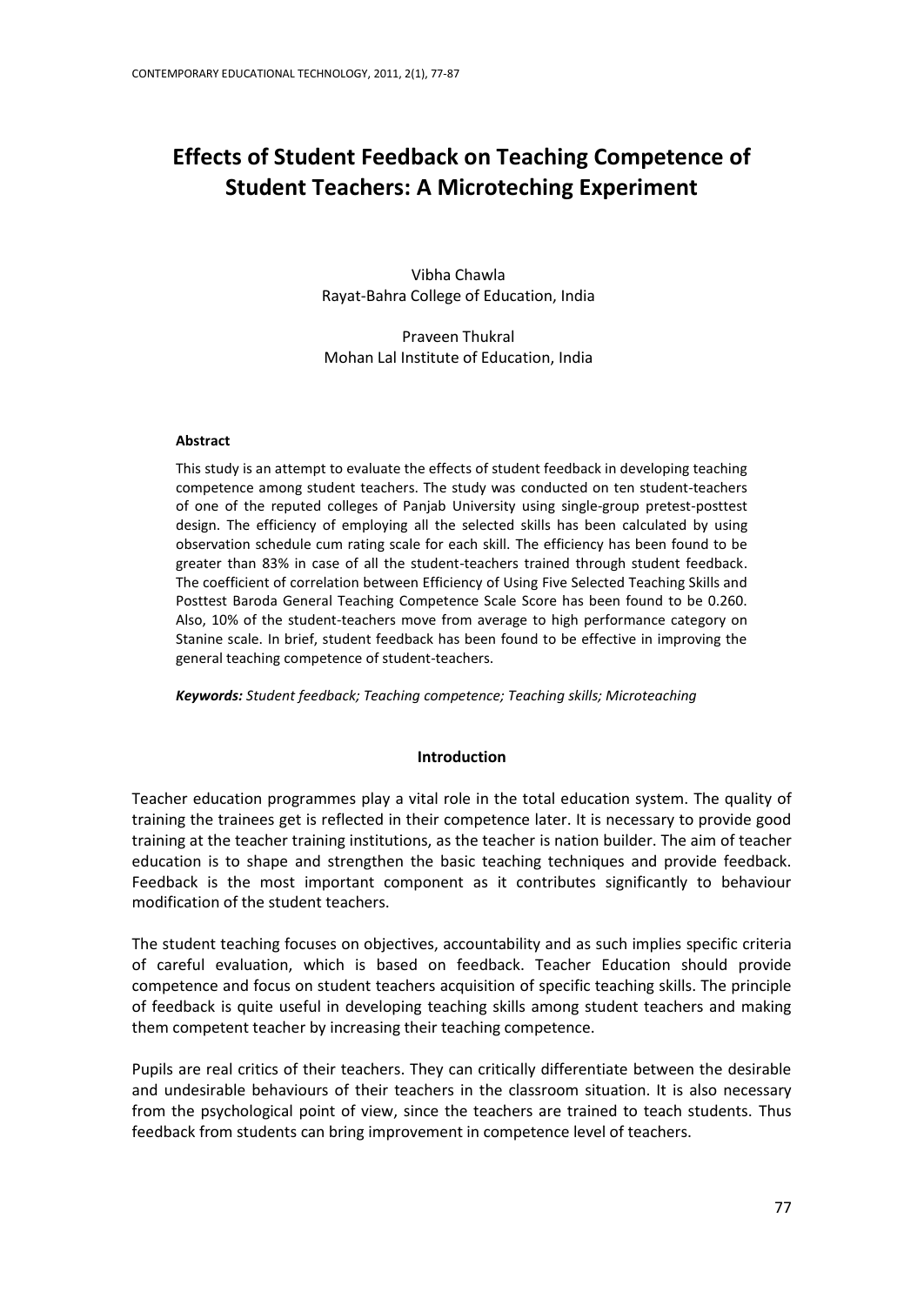Feedback in teacher education is defective. It is general and lacks pinpointed-ness (Passi (1976), Passi and Lalitha (1976) and Das et al. (1980)). Purohit (1987) found that microteaching feedback helps significantly in the classroom performance of language teachers. Microteaching feedback appeared to invite more pupil response than interaction analysis feedback. Walker (1991) used Classroom assessment techniques in a large survey college course in psychology to monitor student performance and collect other forms of student feedback. As a result, student-teacher role relations changed, the teacher adopted the role of learning coach and reduced lecture content, and the classroom environment was enlivened. Ellis (1993) suggested ways to improve instructional quality which include identification of teaching skills through consultation with expert teachers, specification of teaching standards, use of student feedback on teaching, awarding of distinguished teaching awards, assessment of teaching competence upon hiring, a faculty development course, and encouragement of self/peer evaluation.

Rauch and Fillenworth (1995) noted that motivating students to apply new study strategies could be difficult but that obtaining student feedback gives teachers insight into the matter. Johnson (2000) outlined the difficulties of conducting action research and recommended student perceptual surveys to teachers who want to do action research. He pointed out the importance of students' perceptions of the learning environment and student feedback for professional development. [Bridges et al.,](http://209.85.175.104/search?q=cache:hzXVhty-rMMJ:www.aishe.org/readings/2007-1/aishe-readings-2007-1.pdf+Journal+Articles+on+Role+of+%22Peer+Feedback%22+in+developing+teaching+competence+through+Micro-teaching&hl=en&ct=clnk&cd=27&gl=in#34 ) (2002) concluded that the assessment of students helps the teacher to evaluate the students' performance and the effectiveness of the teacher's effort.

Joshi (2002) proposed that there are two dimensions of student feedback. One is quantitative dimension that can be ascertained through various types of questionnaires filled by students; second one is qualitative dimension that is ascertained through the interaction with the students. Considering the both there have been useful tips for improvement in teachers behaviour. Hendry et al. (2007) explored the relationship between teachers' approaches to teaching and responses to qualitative student feedback in a problem-based medical program. Results were that most teachers report making changes to their teaching in response to students' suggestions at least sometimes.

In most of the studies the researchers found that the feedback provided by the students to their teachers will add positively to their classroom effectiveness. But the areas like whether efficiency of using particular teaching skills developed have any bearing on general teaching competence, how level of performance of teachers changes, whether theoretical knowledge possessed by teachers is having any relationship with general teaching competence developed by using student feedback needs to be explored. The present study is an attempt to evaluate the effect of Student Feedback in developing teaching skills and thereby teaching competence among student teachers. Specific objectives of the study were:

- 1. To find out the effect of efficiency of using the different skills acquired through Student Feedback on General Teaching Competence of student teachers.
- 2. To determine the effect of Student Feedback on the Level of Performance of student teachers.
- 3. To ascertain the effect of Student Feedback on the General Teaching Competence of student teachers.
- 4. To assess the relationship between cognitive-based-competence and performancebased-competence of student teachers trained through Student Feedback.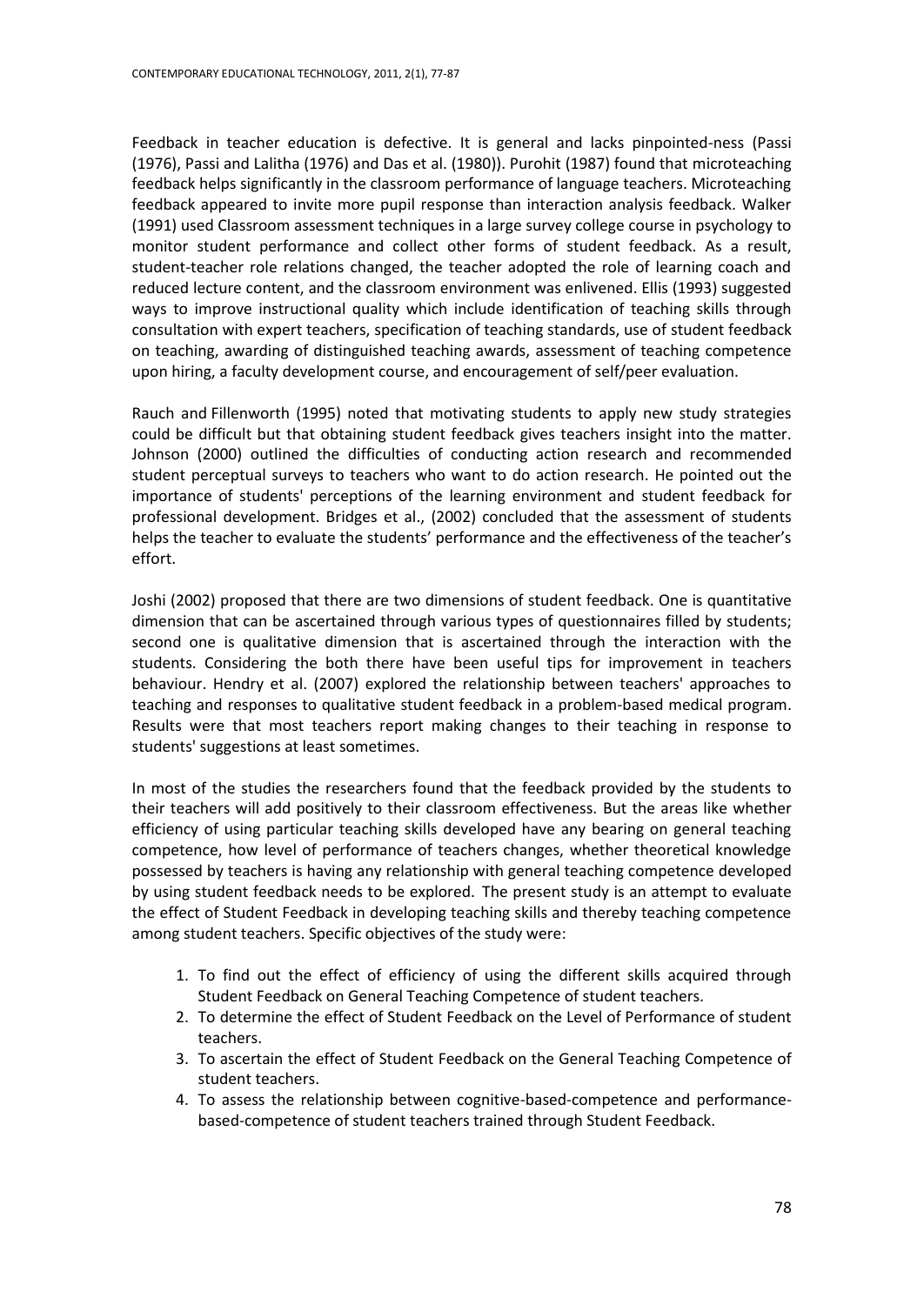# **Methodology**

#### **Sample**

The sample of 10 student teachers was selected randomly from student teachers admitted in 2005-06 session in D.A.V. College of Education, Hoshiarpur and it was consisted of six female and four male student teachers. The four extraneous variables which may affect the dependent variables of study i.e. the Marks of B. Ed. Entrance Test (MBEET) [Maximum marks for the Test was 350], Marks of Teaching Learning Process Paper (MTLPP) [Maximum marks for the paper was 80], Percentage of Marks in Graduation (PMG) and Index of Academic Motivation (IAM) on the basis of JIM Scale were noted/ measured. The mean and standard deviation (SD) of these extraneous variables for the sample chosen were:

| <b>Extraneous Variable</b> | <b>MBEET</b> | <b>MTLPP</b> | <b>PMG</b> | <b>IAM</b> |
|----------------------------|--------------|--------------|------------|------------|
| Mean                       | 122.30       | 34.70        | 60.96      | 105.70     |
| SD                         | 11.01        | 12.42        | 8.36       | 13.42      |

#### **Design of the Study**

The study was done by using Single-group Pretest-Posttest design. In this the investigator measured the dependent variable (teaching competence), before the independent variable (Student Feedback) is applied and then he takes the measurement of dependent variable again. The five teaching skills such as Skill of Introducing the Lesson (ITL), Skill of Explanation (E), Skill of Probing Questions (PQ), Skill of Stimulus Variation (SV), and Skill of Blackboard Writing (BW) were developed among the student teachers with the help of Student Feedback. The microteaching cycle adopted for the present study consists of following microteaching sessions:



The time duration allowed for each microteaching session except replan session was 6 minutes. The time duration allowed for replan session was 12 minutes. Thus total duration for a microteaching cycle was 36 minutes.

# **Tools Used**

The following tools were used in this study: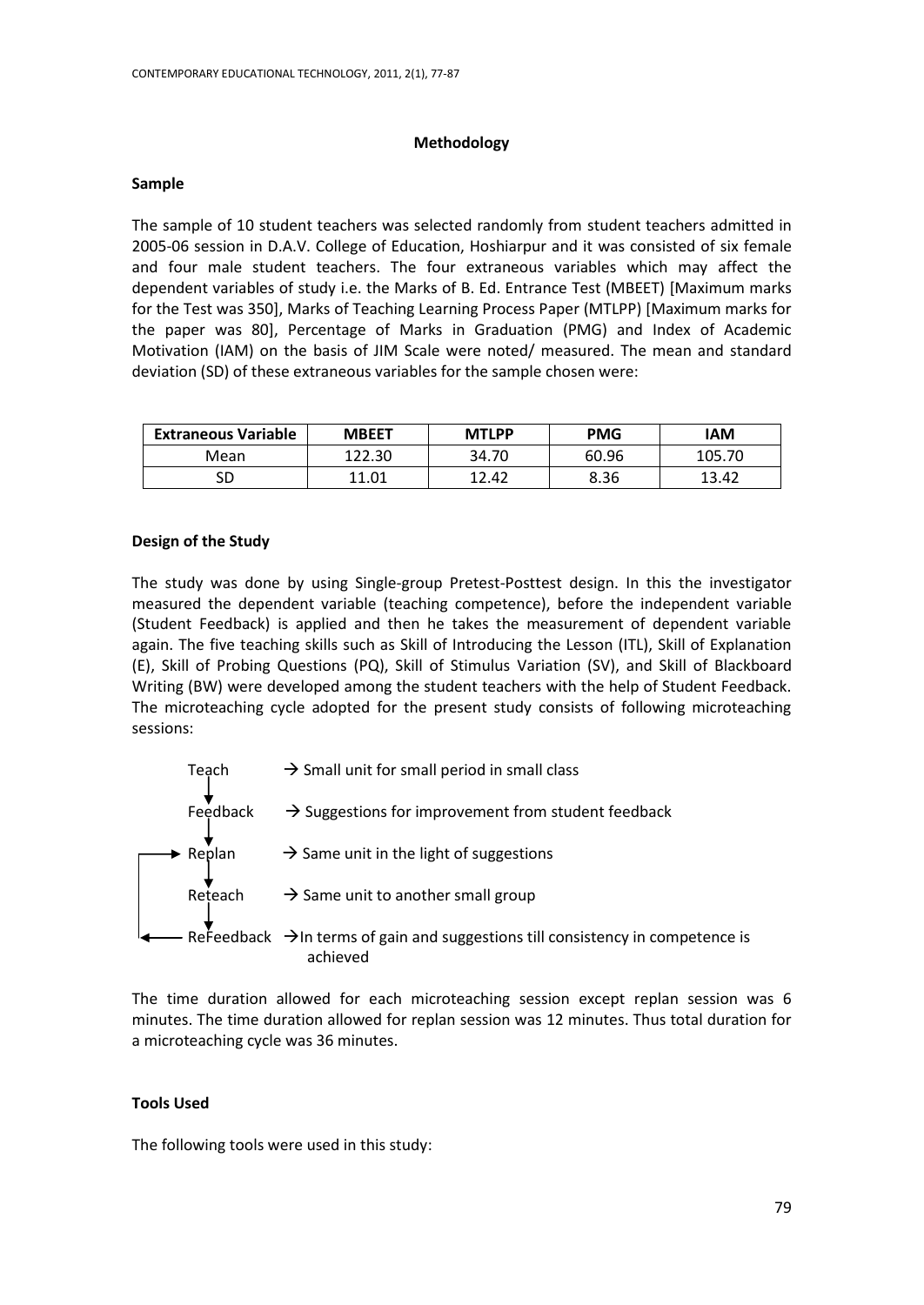- 1. Baroda General Teaching Competence Scale, prepared at the Centre of Advanced Study in Education, (CASE) M.S. University, Baroda
- 2. Observation Schedule cum Rating Scale for the Skill of Introducing the Lesson
- 3. Observation Schedule cum Rating Scale for the Skill of Explanation
- 4. Observation Schedule cum Rating Scale for the Skill of Probing Questioning
- 5. Observation Schedule cum Rating Scale for the Skill of Stimulus Variation
- 6. Observation Schedule cum Rating Scale for the Skill of Black Board Writing
- 7. Questionnaire for Student Teachers to evaluate their cognitive aspect

**Baroda General Teaching Competence Scale**: Baroda General Teaching Competence Scale is based on the lists of teaching skills developed at the Centre of Advanced Study in Education at the M. S. University of Baroda, Baroda. The Baroda General Teaching Competence Scale (BGTC Scale) covers the five major aspects related to teaching competence which are as follows: (A) Planning; (B) Presentation; (C) Closing; (D) Evaluation; (E) Managerial. The BGTC is a seven point scale from 'not at all' to 'very much'. Score zero represents 'not at all' and score 6 represents 'very much'. All the twenty-one items on the scale are positive and maximum total score is 126. The inter-observer reliability coefficient ranged from 0.85 to 0.91 for the sample for which original scale was developed.

**Observation Schedule cum Rating Scale for the Skill of Introducing The Lesson:** It has got five components namely: Using previous experience of pupils, Proper use of device/technique, Overall impression, Relevance, Continuity with maximum score of 35.

**Observation Schedule cum Rating Scale for the Skill of Explanation:** It consists of seven components namely: Use of explaining links, Use of introductory statements, Use of concluding statements, Covering essential points, Use of visual technique, Testing pupils understanding by asking questions, Interesting to pupils with maximum score of 49.

**Observation Schedule cum Rating Scale for the Skill of Probing Questioning:** It consists of five components namely: Prompting, Seeking further information, Refocusing, Redirecting, Increasing critical awareness with maximum score of 35.

**Observation Schedule cum Rating Scale for the Skill of Stimulus Variation:** It consists of six components namely: Movements, Gestures, Change in speech pattern, Focusing, Interaction styles, Pausing with maximum score of 42.

**Observation Schedule cum Rating Scale for the Skill of Black Board Writing:** It consists of nine components namely: Legibility, Neatness, Adequate use, Proper presentation, Writing in straight lines, Visibility, Figure at proper place, Speaking with writing, Use of coloured chalks with maximum score of 63.

The extent of the use of the various components of different skills was rated on the seven point scale form by crossing (x) the number 1 to 7 by the observer. The scale value '1' indicates that student teacher did not use the particular component at all. The scale value '7' indicates that student teacher used the particular component in an excellent manner. Total score for any session is calculated by adding rating score of all the components.

**Questionnaire for Student Teachers to evaluate their Cognitive Aspect :** The main purpose of this Questionnaire was to find out the knowledge of student teachers about general program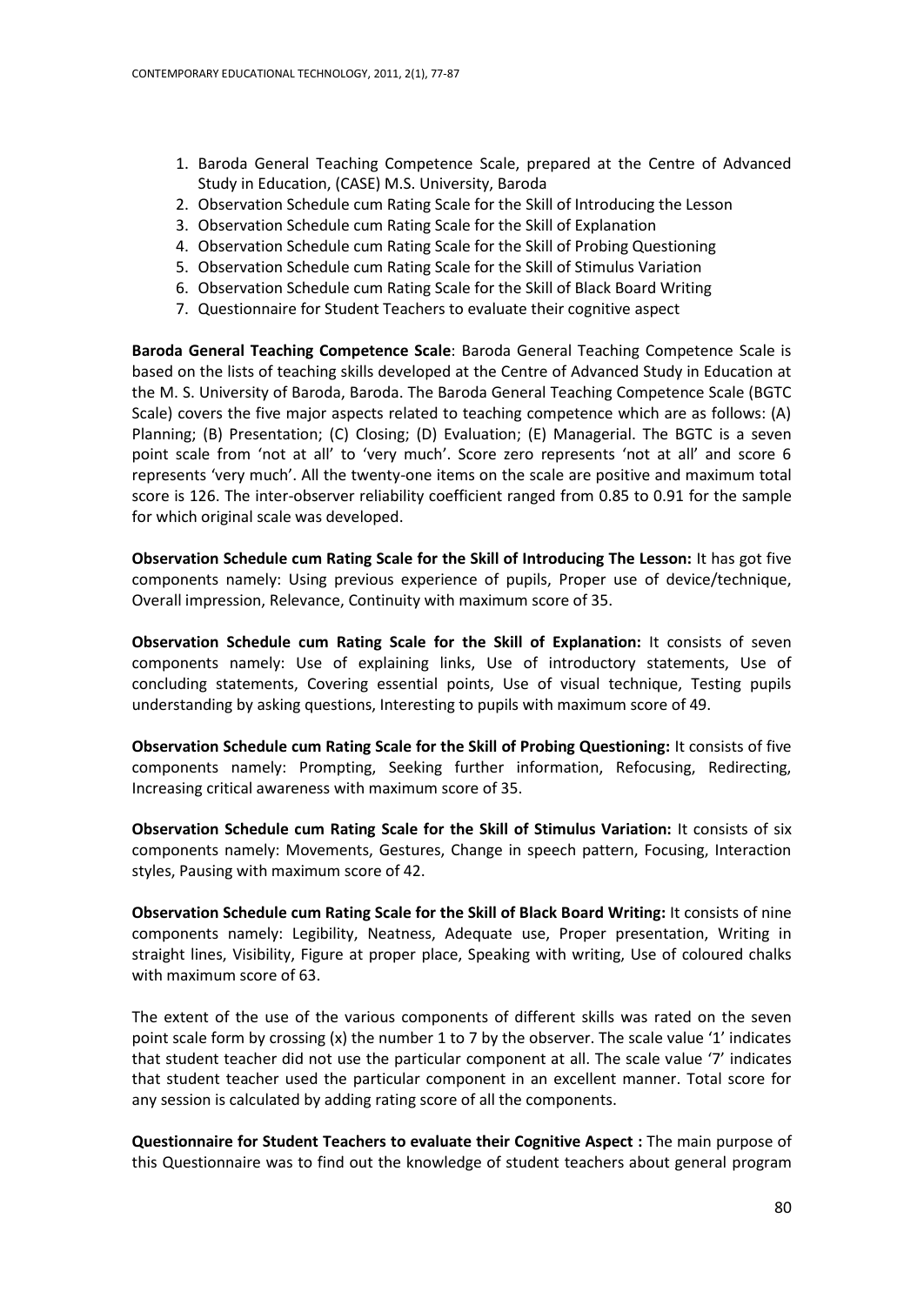of student teaching, teaching competence, feedback, microteaching & teaching skills. Before the preparation of the questionnaire, the investigator consulted the various books, journals and other sources for getting latest information on the teaching in general, micro-teaching, teaching skills, components of teaching skills, teaching competence and different types of feedback. The validity of the questionnaire was checked by consulting a number of experts having long standing erudition & experience in the field of inquiry & the reliability of the questionnaire was determined by employing Test-Retest Method of reliability. It was found to be +0.97. This was determined by selecting randomly 50 B. Ed. student teachers from the session 2004-05.

# **Procedures**

After grouping the student teachers into the Experimental Group, the cognitive based competence of student teachers was determined by administering the questionnaire prepared for this purpose by the investigator on them. Subsequently BGTC Scale was applied on each student teacher as pretest to obtain initial scores. After this all the student teachers were taught in detail about the concept of microteaching, teaching skills, and components of selected teaching skills. Subsequently each student was asked to prepare the four micro lesson plans (two for each teaching subject) of about six minutes for each of the selected skill. In this way each student teacher prepared the 20 micro lessons. Each student was trained by Student Feedback in five selected teaching skills by using microteaching cycle. Finally BGTC Scale was applied on each student teacher as posttest.

The validity of above experimental procedure had been established by conducting Pilot Study-I with ten B. Ed. student teachers of session 2003-04 and Pilot Study-II with ten B. Ed. student teachers of session 2004-05. In Pilot Study-I & Pilot Study-II same five teaching skills as used in the present study were developed among student teachers through Student Feedback.

Data analysis involved basic descriptive statistics like mean, standard deviation to quantify the competence. Product Moment Coefficient of Correlation, Stanine Scale, t-test and Sum-ofranks Test (z) were used to evaluate the effect of Student Feedback on teaching competence of student teachers.

# **Results and Discussion**

The relationship between efficiency of using the five selected teaching skills and general teaching competence among the student teachers trained through Student Feedback is determined by calculating the coefficient of correlation between the overall efficiency of using five selected teaching skills and posttest BGTC Scale scores. Overall efficiency of using five selected teaching skills by the student teacher is calculated by dividing the total final score obtained by the student teacher in all the teaching skills by the maximum total score (224) of all the five teaching skills and multiplying by 100.

Table 1 shows the relationship between efficiency of using the five selected Teaching Skills and General Teaching Competence for the student teachers trained through Student Feedback: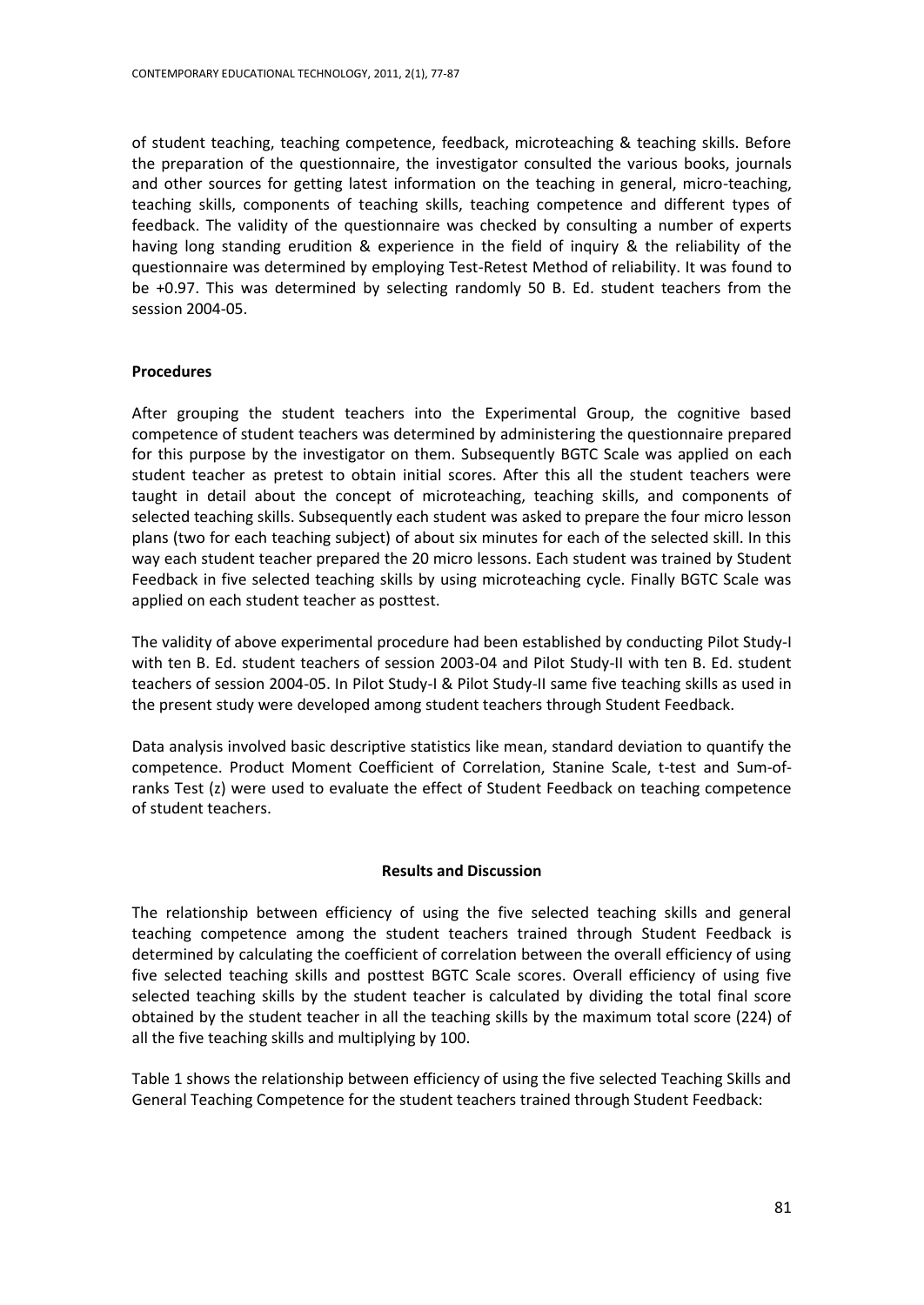| S. No.         |                                                                                                                                            |       | Average Final Score in the Skill of |           |           | <b>Total Score</b> |       |           |  |  |
|----------------|--------------------------------------------------------------------------------------------------------------------------------------------|-------|-------------------------------------|-----------|-----------|--------------------|-------|-----------|--|--|
|                | <b>ITL</b>                                                                                                                                 | E     | PQ                                  | <b>SV</b> | <b>BW</b> |                    | η     | <b>FS</b> |  |  |
| $\mathbf{1}$   | 30                                                                                                                                         | 43    | 31                                  | 35        | 54        | 193                | 86.16 | 112       |  |  |
| $\overline{2}$ | 31                                                                                                                                         | 41    | 28                                  | 35        | 58        | 193                | 86.16 | 88        |  |  |
| 3              | 29                                                                                                                                         | 39    | 27                                  | 37        | 55        | 187                | 83.48 | 98        |  |  |
| 4              | 29                                                                                                                                         | 42    | 29                                  | 35        | 58        | 193                | 86.16 | 85        |  |  |
| 5              | 29                                                                                                                                         | 38    | 30                                  | 36        | 57        | 190                | 84.82 | 86        |  |  |
| 6              | 29                                                                                                                                         | 40    | 29                                  | 35        | 58        | 191                | 85.27 | 108       |  |  |
| 7              | 28                                                                                                                                         | 41    | 31                                  | 35        | 56        | 191                | 85.27 | 114       |  |  |
| 8              | 29                                                                                                                                         | 40    | 29                                  | 36        | 55        | 189                | 84.38 | 79        |  |  |
| 9              | 28                                                                                                                                         | 41    | 27                                  | 37        | 57        | 190                | 84.82 | 84        |  |  |
| 10             | 27                                                                                                                                         | 42    | 29                                  | 36        | 55        | 189                | 84.38 | 80        |  |  |
|                |                                                                                                                                            |       | Mean                                |           |           |                    | 85.09 | 93.4      |  |  |
|                |                                                                                                                                            | 0.260 |                                     |           |           |                    |       |           |  |  |
|                |                                                                                                                                            |       |                                     |           | NS.       |                    |       |           |  |  |
|                |                                                                                                                                            |       | $NS*$                               |           |           |                    |       |           |  |  |
|                | $S^*/NS^*$<br>Note : r <sub>.01</sub> at (10-2 =) 8 df = .765; r <sub>.05</sub> at (10-2 =) 8 df = .632; $\eta$ = Efficiency of Using Five |       |                                     |           |           |                    |       |           |  |  |

Table 1. Relationship Between Efficiency of using the five selected Teaching Skills and General Teaching Competence for Student Feedback

Note : r**.01** at (10-2 =) 8 df = .765; r**.05** at (10-2 =) 8 df = .632; η = Efficiency of Using Five Teaching Skills; FS = Posttest BGTC Scale Score;  $r_{nf}$  =Coefficient of Correlation Between Efficiency of Using Five Teaching Skills and Posttest BGTC Scale Score

From Table 1 it has been found that average efficiency of using all the five selected teaching skills is 85.09 and average posttest BGTC Scale scores of the group is 93.4. Further the Coefficient of Correlation between Efficiency of Using Five Teaching Skills and Posttest BGTC Scale Score has been found to be 0.260. This indicates low correlation between efficiency of using the five selected teaching skills and general teaching competence of the student teachers trained through Student Feedback but this value of  $r<sub>nf</sub>$  is less than even the tabulated value at .05 level of significance for 8 df. This reveals that there is no significant relationship between efficiency of using the five selected teaching skills and general teaching competence.

The comparison of the level of performance of student teachers trained through Student Feedback is ascertained by converting their Pretest and Posttest BGTC raw scores into Stanine scores. Table 2 provides a comparative picture of the performance of student teachers at pretest and posttest stages.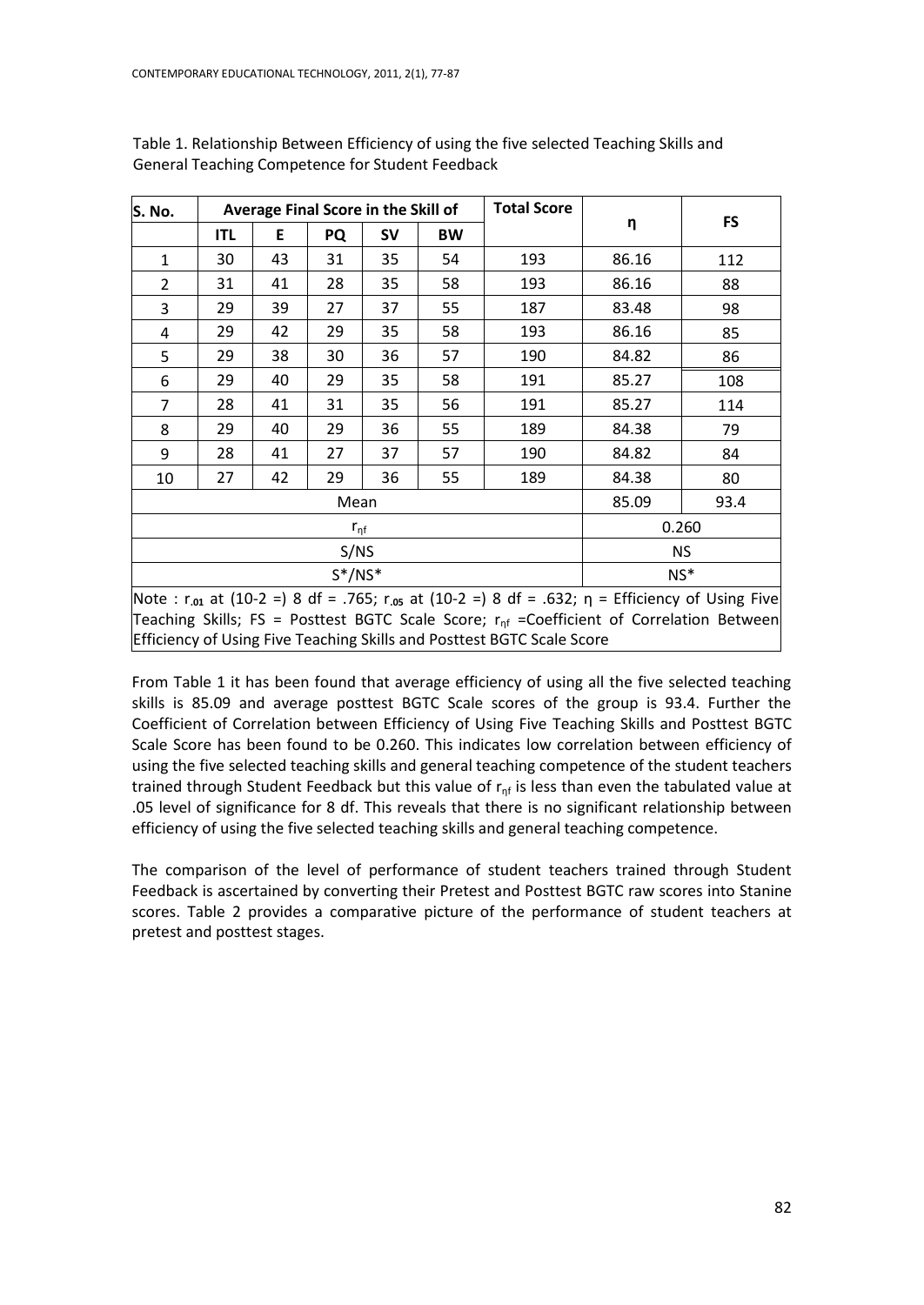| <b>Pretest</b> |                                |     |                |          |                  | <b>Posttest</b> |                                        |                |              |          |  |  |
|----------------|--------------------------------|-----|----------------|----------|------------------|-----------------|----------------------------------------|----------------|--------------|----------|--|--|
| <b>Stanine</b> | Scores                         |     | Frequency      | %        | Category Stanine |                 | Scores                                 | Frequency      | $\%$         | Category |  |  |
| 9              | 105<br>$\ddot{}$               |     | 1              | 10       |                  | 9               | 118<br>$+$                             | 0              | 0            |          |  |  |
| 8              | 99<br>$\qquad \qquad -$        | 104 | $\Omega$       | 0        | 20               | 8               | 111<br>117<br>$\overline{\phantom{a}}$ | 2              | 20           | 30       |  |  |
| 7              | 93<br>$\overline{a}$           | 98  | 1              | 10       | High             | 7               | 105<br>110<br>$\overline{\phantom{a}}$ | $\mathbf{1}$   | 10           | High     |  |  |
| 6              | 86<br>$\overline{a}$           | 92  | $\mathbf{1}$   | 10       |                  | 6               | 98<br>104<br>$\overline{\phantom{a}}$  | $\mathbf{1}$   | 10           |          |  |  |
| 5              | 80<br>$\overline{a}$           | 85  | $\overline{2}$ | 20       | 60               | 5               | 91<br>97                               | 0              | 0            | 50       |  |  |
| 4              | 74<br>$\overline{a}$           | 79  | 3              | 30       | Average          | 4               | 84<br>90                               | 4              | 40           | Average  |  |  |
| 3              | 67<br>$\overline{\phantom{m}}$ | 73  | $\overline{2}$ | 20       |                  | 3               | 78<br>83<br>$\overline{\phantom{a}}$   | $\overline{2}$ | 20           |          |  |  |
| $\overline{2}$ | 61 -                           | 66  | $\mathbf 0$    | $\Omega$ | 20               | 2               | 71<br>77                               | $\Omega$       | $\mathbf{0}$ | 20       |  |  |
| 1              | 60<br>$+$                      |     | $\Omega$       | $\Omega$ | Low              | $\mathbf{1}$    | 70<br>$\ddot{}$                        | $\Omega$       | 0            | Low      |  |  |
|                | Mean = $82.20$                 |     |                |          |                  | Mean = $93.40$  |                                        |                |              |          |  |  |
|                | $S.D. = 12.66$                 |     |                |          |                  | $S.D. = 13.48$  |                                        |                |              |          |  |  |

Table 2. Performance Scores of Student Teachers at the Pretest and Posttest Stage

It is clear from the above table that at pretest stage the performance of 20 percent of the student teachers is high whereas 20 percent of the student teachers fall in the category of low performance. It has also been observed that 60 percent of student teachers have shown average performance. On the other hand at the posttest stage the performance of 30 percent student teachers may be termed as superior or high whereas performance of 20 percent student teachers has been found to be low or below average. 50 percent of student teachers fall in the category of average performance. This shows that development of the teaching skills through student feedback has increased the percentage of student teachers in the high category from 20 to 30 percent i.e. 10 percent of the student teachers show an upward tendency. In other words there is shift of 10 percent of student teachers from average performance category to the high performance category. However there is no change in the percentage of student teachers showing below average performance.

For the analysis of the effect of Student Feedback on the General Teaching Competence of student teachers correlated t-test was used to find out the significance of difference between two means. Since the t-test is a parametric measure and the sample size is quite small, therefore it is not feasible to generalize the result of small sample to the population parameter by using parametric measure. Therefore, in order to eliminate sampling error and to generalize the result to the population parameter, non-parametric statistics i.e. 'Z' test was used. Thus, analysis of t-test result for general teaching competence was followed by analysis and interpretation of z-test (Sum-of-ranks Test) results.

From the Mean & Standard Deviation (SD) of Pretest and Posttest BGTC Scores of student teachers trained by Student Feedback, Standard Error of Mean (SE<sub>M</sub>) & Difference of Means (DM) and by using correlation coefficient between the Pretest Scores and Posttest BGTC Scores (r<sub>if</sub>), Standard Error of difference between means (SE<sub>D</sub>) has been calculated. Subsequently 't' ratio has been calculated and the results obtained are tabulated in Table 3: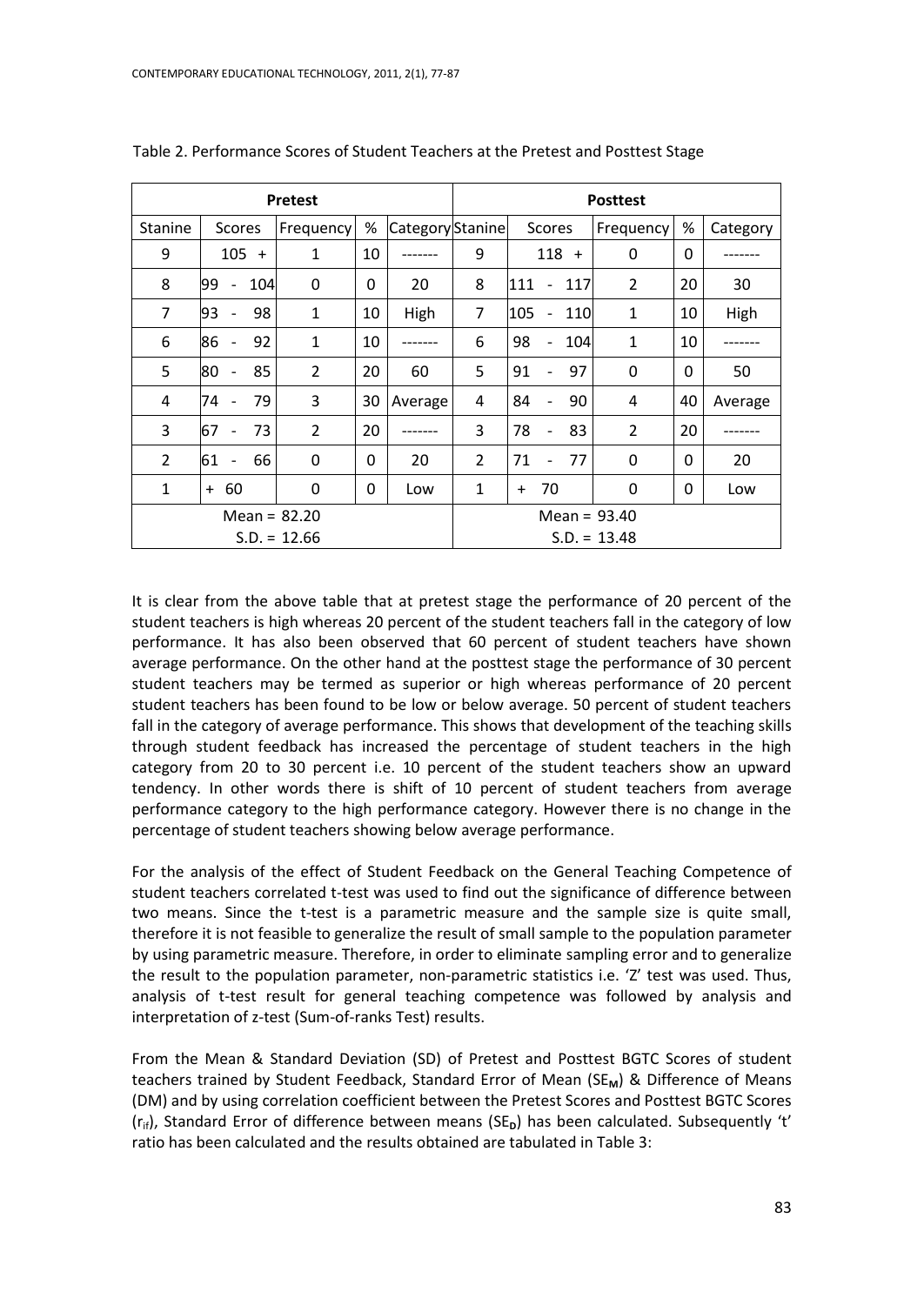| <b>Test</b> | Mean             | $SD \mid SE_{M} \mid$ | DM | $r_{if}$ | $SE_D$ | t                    | S/NS | $S^*/NS^*$     |
|-------------|------------------|-----------------------|----|----------|--------|----------------------|------|----------------|
| Pretest     | 82.20 12.66 1.51 |                       |    |          |        | 11.20 0.52 1.53 7.31 |      | $\mathsf{C}^*$ |
| Posttest    | 93.40 13.48 1.61 |                       |    |          |        |                      |      |                |

Table 3. Difference of Mean Between Pretest and Posttest BGTC Scores of Student Teachers

Note : t**.05** for 9 df = 2.26; t**.01** for 9 df = 3.25; S/NS = Significant/Non-significant at .05 level of significance; S\*/NS\* = Significant/Non-significant at .01 level of significance;

The 't' ratio between the Pretest BGTC Scores and Posttest BGTC Scores is 7.31, which is highly significant at .01 level of significance. This shows that mean posttest score (93.40) is significantly higher than their mean pretest score (82.20). This reveals that Student Feedback results in significant improvement in the general teaching competence of the student teachers.

Table 4 shows the Z value calculated by using the Sum of Ranks (SOR) between Pretest and Posttest BGTC Scores. The analysis and interpretation of results obtained is discussed below:

| Test     | <b>SOR</b> | N  | Z-<br>Value |           |   | FTA   PNC   S/NS   $S^*/NS^*$ |
|----------|------------|----|-------------|-----------|---|-------------------------------|
| Pretest  | 78.00      | 10 | $ -2.04 $   | 4793 2.07 | S | $NS*$                         |
| Posttest | 132.00     | 10 | 2.04        |           |   |                               |

Table 4. Difference of Sum of Ranks of Pretest and Posttest BGTC Scores of Student Teachers

Note : Z**.05** = 1.96; Z**.01** = 2.58; N = Sample Size; FTA = Fractional Parts of Total Area (taken as 10000) under normal probability curve towards the right/left

In Table 4 the result of Student Feedback shows that 2.07 percent of the normal curve (PNC) lies to the right of 2.04 $\sigma$  and 2.07 percent lies to the left. The total percent, therefore, is less than .05. With the present evidence in hand we can state that there is significant difference between Pretest and Posttest BGTC Scores. This shows that student feedback helps in increasing the teaching competence of student teachers. The Z value result confirms the result of 't' ratio discussed earlier at .05 level of significance. Hence, the results analyzed are reliable and valid at .05 level.

Cognitive-based-competence (CBC) was measured through Standardized Questionnaire prepared for this purpose & the performance-based-competence (PBC) of student teachers was determined through Posttest BGTC Scores. Table 5 shows the Significance of Correlation Coefficient between Cognitive-Based-Competence and Performance-Based-Competence: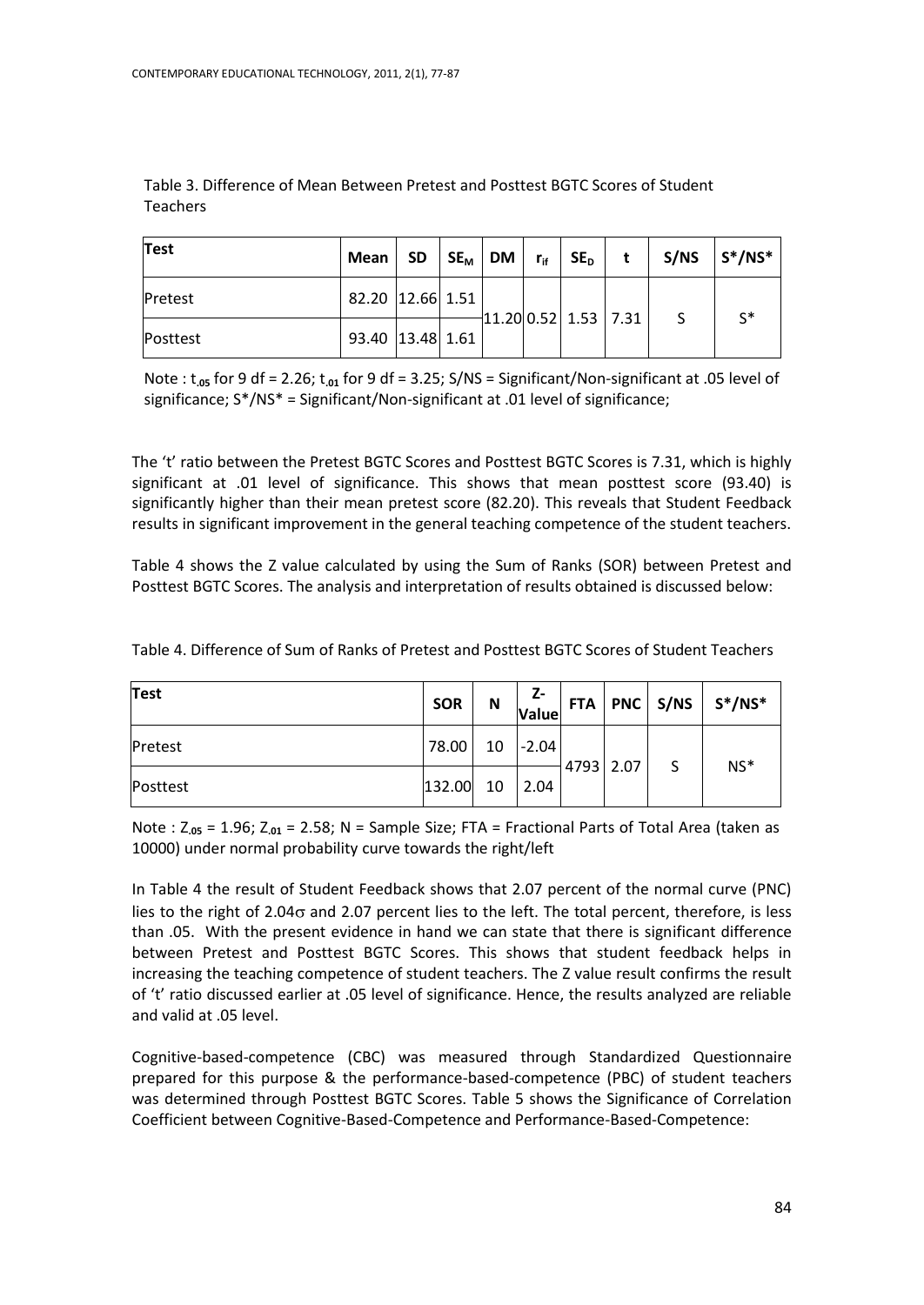Table 5. Significance of Correlation Coefficient Between Cognitive-Based-Competence and Performance-Based-Competence

| Parameter                  | Mean   | SD    | $r_{cp}$ | N  | $df = N-2$ | S/NS | $S^*/NS^*$ |
|----------------------------|--------|-------|----------|----|------------|------|------------|
| Questionnaire Score        | 224.80 | 12.93 |          | 10 |            | NS   | $NS*$      |
| <b>Posttest BGTC Score</b> | 93.40  | 13.48 |          |    |            |      |            |

Note :r<sub>.05</sub> at 8 df = .632; r<sub>.01</sub> at 8 df = .765; df = degrees of freedom

The Coefficient of Correlation between Cognitive-Based-Competence and Performance-Based-Competence  $(r_{\text{cn}})$  had been found to be 0.37. This shows that there is low positive relationship between CBC & PBC for student teachers trained through Student Feedback. But this value of  $r_{cp}$  is less than even the tabulated value at .05 level of significance for 8 df. This reveals that there is no significant relationship between Cognitive-Based-Competence and Performance-Based-Competence at .05 level of significance. Therefore, Student Feedback is not effective in transforming cognitive-based-competence possessed by the student teachers into the performance-based-competence.

# **Conclusions**

- The efficiency of using all the skills has been found to be greater than 83% in case of all the student teachers trained through Student Feedback. Thus, Student Feedback is found to be useful for developing five selected teaching skills (Skill of Introducing the Lesson, Skill of Explanation, Skill of Probing Questioning, Skill of Stimulus Variation, and Skill of Blackboard Writing) among student teachers using microteaching technique.
- $\bullet$ The Coefficient of Correlation between Efficiency of Using Five selected Teaching Skills and Posttest BGTC Scale Score has been found to be low (r=0.260). Moreover Coefficient of Correlation is found to be non-significant at .05 level. Thus, we can conclude that Student Feedback is not much effective for developing the teaching competence through the development of five selected teaching skills.
- Student Feedback has been found to be effective in improving the level of performance of student teachers in terms of general teaching competence. 10% of the student teachers move from average to high performance category. Hence, more time should be devoted in developing teaching skills by using Student Feedback to increase the level of performance of student teachers in terms of teaching competence.
- $\bullet$ Student Feedback results in improving the general teaching competence of student teachers. The mean difference in terms of Pretest and Posttest BGTC Scores was found to be significant. Thus, more emphasis may be given on Student Feedback for improving the general teaching competence of student teachers.
- There was non-significant positive relationship between Cognitive-Based-Competence and  $\bullet$ Performance-Based-Competence shown by student teachers trained by Student Feedback. This means that Student Feedback fails to use Cognitive-Based-Competence possessed by student teachers effectively to develop Performance-Based-Competence.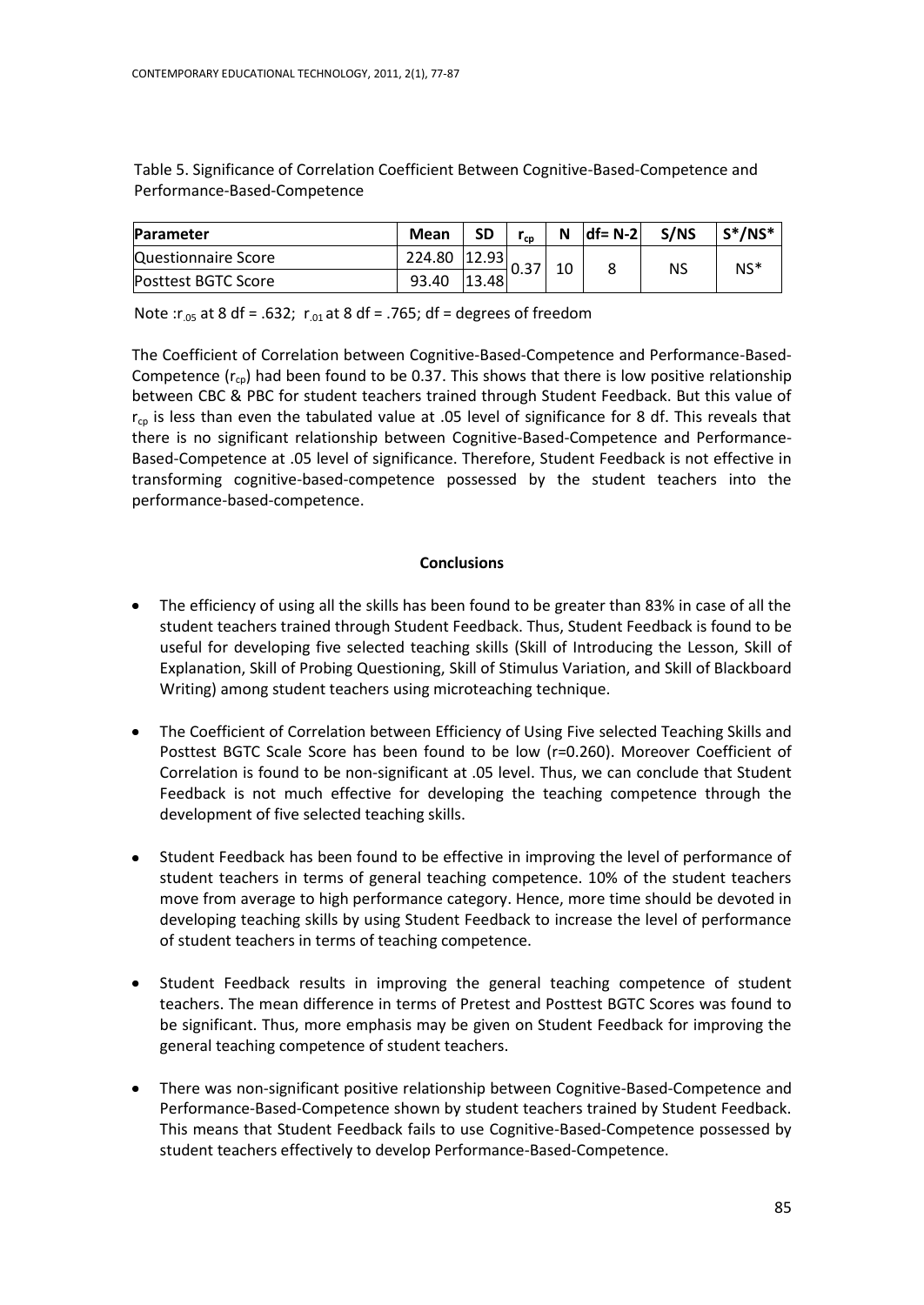#### **Implications**

- Teaching skills such as Skill of Introducing the Lesson, Skill of Explanation, Skill of Probing Questioning, Skill of Stimulus Variation, and Skill of Blackboard Writing can be developed among student teachers using microteaching technique. Thus, in curriculum of educational technology for B.Ed. course skill development through student feedback should be incorporated.
- For developing the teaching competence through the student feedback, the five selected  $\bullet$ teaching skills are not enough; more skills should be developed through student feedback.
- Student feedback has been found to be effective in improving the level of performance of student teachers possessing average competence. Thus, student feedback had been found to be more suitable for average students for improvement in their performance.
- Ways are to be determined to modify the student feedback delivered to the student teachers so that Cognitive-Based-Competence possessed by them can be effectively utilized to develop Performance-Based-Competence.

#### **References**

Best, J. W. & Khan, J. V. (2002). Research in education. New Delhi: Prentice Hall of India.

- Das, R. C., Passi, B. K., & Singh, L. C. (1980). Differential effectiveness of microteaching components. New Delhi: NCERT.
- Ellis, R. (1993). The Management of quality in the University of Ulster. *Higher Education, 25* (3), 239-257.
- Garrett, H. E. (2004). Statistics in psychology and education. New Delhi: Paragon International.
- Gibbs, G. (1995). How can promoting excellent teachers promote excellent teaching? *Innovations in Education and Training International, 32*(1), 74-84.
- Hendry, G. D., Lyon, P. M., & Henderson-Smart, C. (2007). Teachers' approaches to teaching and responses to student evaluation in a problem-based medical program. *Assessment & Evaluation in Higher Education, 32*(2), 143-157.
- Johnson, K. E. (2000). Constructive evaluations. *Science Teacher, 67*(2), 38-41.
- Joshi, V. (2002). Feedback from students: An exercise worth undertaking. *University News, 40*(1), 10-12.
- Passi, B. K. & Lalitha, M. S. (1976). Microteaching in Indian context. *Research Bulletin*.
- Passi, B. K. (1976). Becoming better teacher: Microteaching approach. Ahmedabad: Sahitya Mundranalya.
- Purohit, Z. N. (1987). An experimental study of the effect of micro teaching skills and interaction analysis feedback on classroom performance and general teaching competence of pre-service language teachers. In M.B. Buch (Ed.), *Fourth survey of research in education: 1983-1988* (p.976). New Delhi: NCERT.